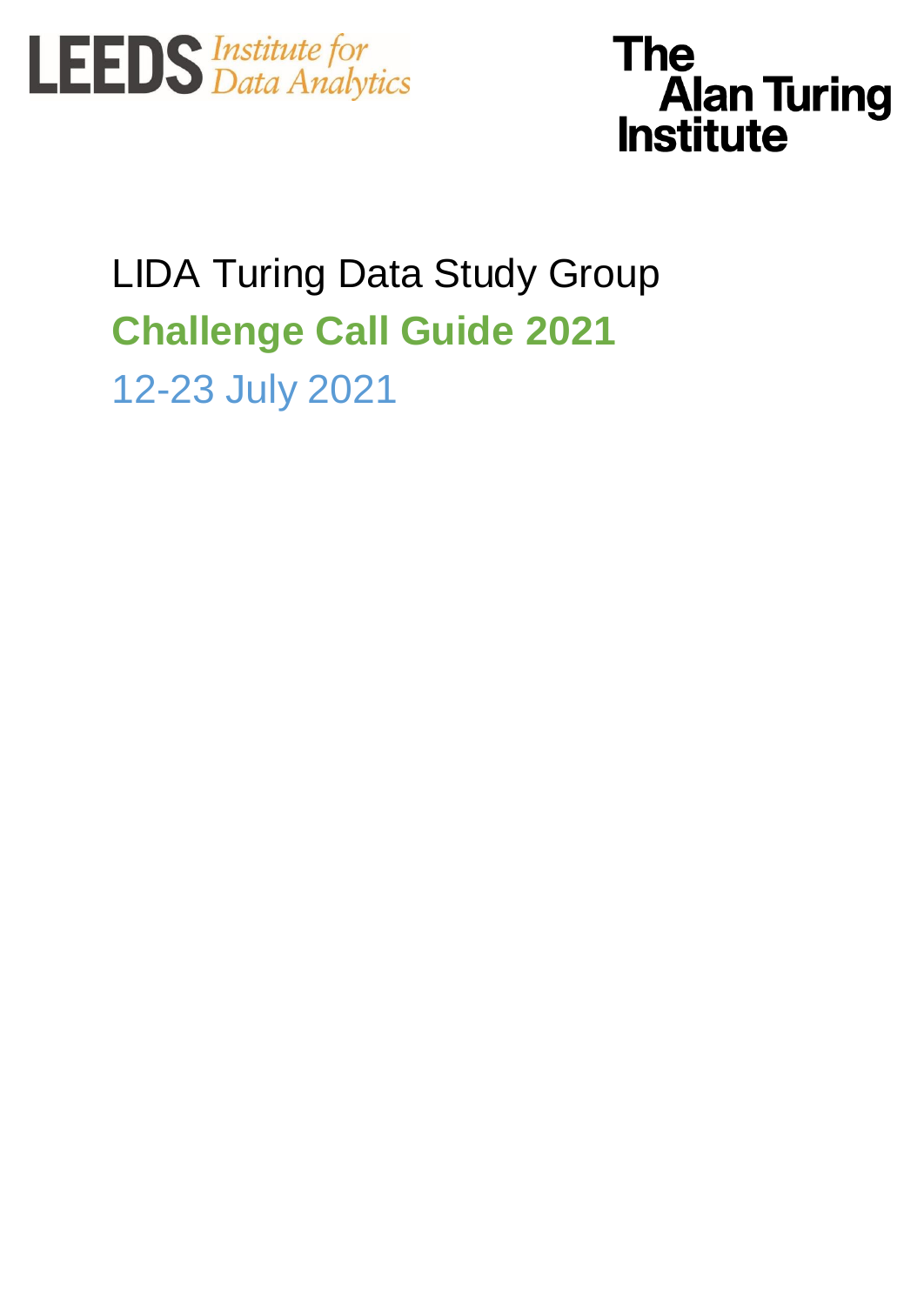#### **Contents**

| Introduction                                       | $\overline{2}$ |
|----------------------------------------------------|----------------|
| What are Data Study Groups?                        | $\overline{a}$ |
| What can Data Study Groups achieve?                | $\overline{c}$ |
| Research challenges                                | 3              |
| Funding                                            | 3              |
| Who should apply as Challenge Owner?               | 3              |
| Ways of working                                    | 4              |
| An academic counterpart                            | 4              |
| Data                                               | 4              |
| The event                                          | 5              |
| Post event                                         | 5              |
| Follow on opportunities                            | 5              |
| Selection criteria                                 | 6              |
| Quality                                            | 6              |
| Interdisciplinarity and learning potential         | 6              |
| Potential for impact and follow on                 | 6              |
| Data readiness - appropriate, relevant data        | 6              |
| A motivated, committed and capable Challenge Owner | 7              |
| Application process and deadlines                  | 7              |
| Contacts                                           | 7              |
| <b>Covid Mitigation</b>                            | 7              |
| Annex 1: Project Sensitivity tiers                 | 8              |
| Annex 2: DSG Challenge Expression of Interest Form | 9              |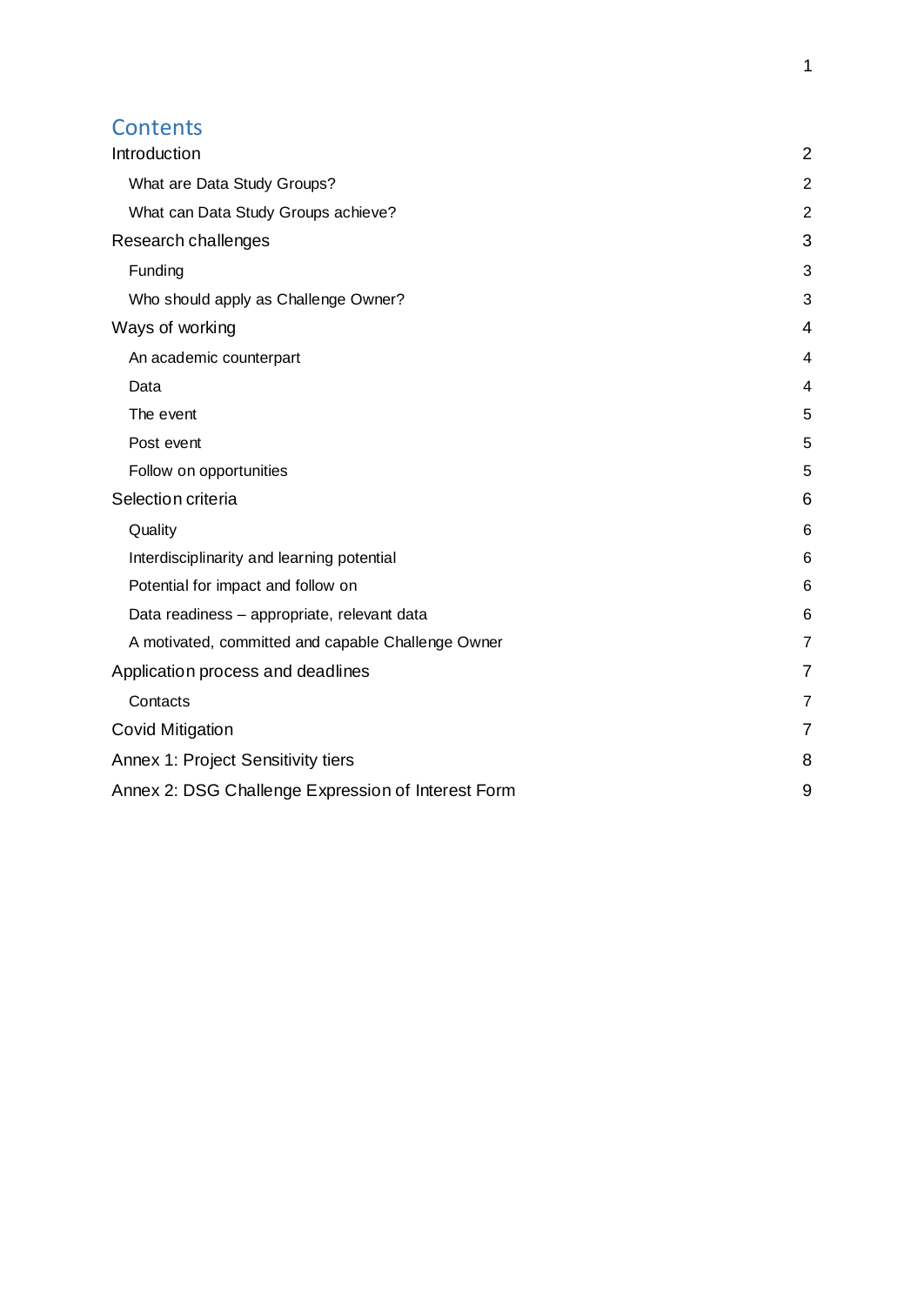## <span id="page-2-0"></span>**Introduction**

#### <span id="page-2-1"></span>What are Data Study Groups?

Data Study Groups (DSGs) are 'collaborative hackathons' bringing together organisations from academia, industry, government and the third sector with multi-disciplinary researchers. Organisations act as '**Challenge Owners**' who provide real-world problems to be tackled by small groups of highly talented, carefully selected researchers.

Each DSG features 4 to 6 challenges to be worked on by researchers (**Participants**). Participants select which challenge to work on and work in groups of 8 to 15 during the event. Groups brainstorm avenues of exploration, run experiments on the data and document their activities. They present their work on the final day of the DSG and produce a report that will be returned to the Challenge Owner and published on the Turing website. Participants are early career researchers (ECRs) from various disciplines in academia or industry (the majority are PhD level). By bringing together diverse expertise the DSG offers an opportunity for personal development and the chance to spark the all-important moments of serendipitous collaboration.

For each challenge, a **Principal Investigator (PI)**, usually a more senior individual whose area of expertise aligns with the challenge, is recruited. PIs support Challenge Owners throughout the process with the preparation of the challenge framework, data and final report.

The final report is a key DSG outcome, as it provides a tangible output for both Challenge Owners and Participants. Participants produce reports detailing their work and main findings during the event. PIs then review this document before it is published online. Some examples of past DSG reports can be found [here.](https://www.turing.ac.uk/collaborate-turing/data-study-groups)

#### <span id="page-2-2"></span>What can Data Study Groups achieve?

Above all, the purpose of the DSG is to offer **skills development** to the Participants who will experience a powerful mix of curated data, a real-world research question, domain expertise and academic leadership, brought together within the Turing, the national institute for data science and AI. This attracts talented individuals from around the globe, and the number and quality of applicants is typically very high.

**Proof of concept and exploration.** The DSG is well-suited for concept testing and rapid exploration. A multi-disciplinary team of ECRs with quick, agile thinking are well-positioned for generating many potential avenues for investigation.

**Kickstarting larger projects.** Many Challenge Owners who have participated in the past continue their engagement with the Turing and Participants, through collaboration on research articles or conference abstracts, follow-up investigation of results and recommendations or the recruitment of Participants.

**Knowledge transfer.** Challenge Owners are encouraged to be as involved as possible throughout the process. Challenge Owners work with PIs during the challenge curation and are embedded in the groups during the event. All insights, reasonings and methods are shared with Challenge Owners. DSG is a great learning opportunity for those directly involved (i.e. Participants, PIs and Challenge Owners) and acts as a catalyst to stimulate wider learning at the Challenge Owner organisation.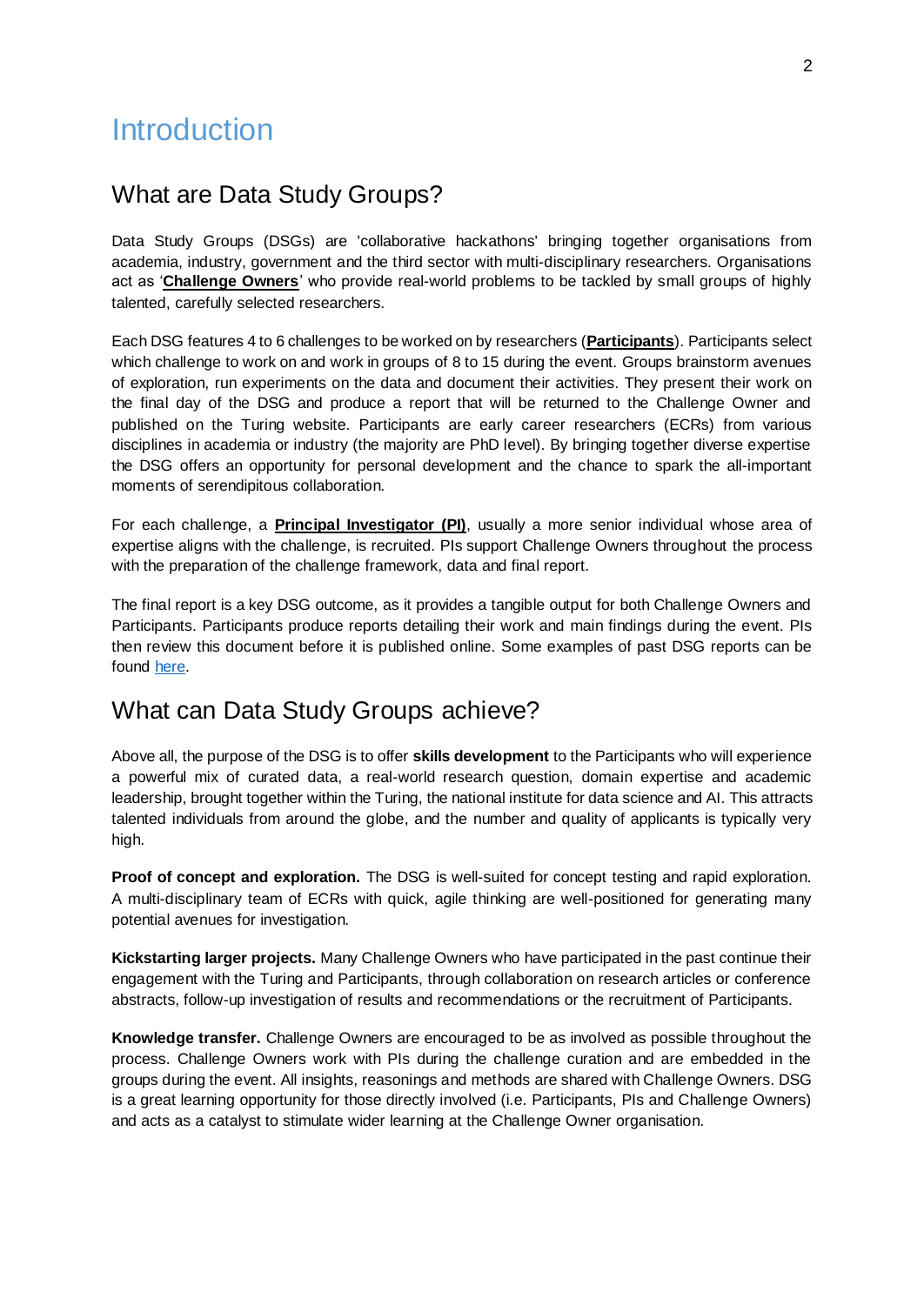## <span id="page-3-0"></span>Research challenges

We are open to considering challenges in any area. Staff in Leeds Institute of Data Analytics have specific expertise in areas related to health and medicine, including biomolecular science, urban analytics, population and consumer data. We also have a good track record of working with large and small companies on problems of commercial importance. We are particularly interested in challenges or direct relevance to the local area and economy, in the Leeds region and across the North of England.

#### <span id="page-3-1"></span>Funding

Participation is free of charge, but proposing organisations need to commit staff time and resources to challenge preparation and participation in the DSG.

#### <span id="page-3-2"></span>Who should apply as Challenge Owner?

We welcome proposals from a wide variety of organisations from business, charities, research institutes, the NHS, public health bodies or industry The Challenge Owner should have support from senior stakeholders within their organisation.

During the challenge curation, the Challenge Owner will be required to nominate a member of their staff who has a deep understanding of the proposed problem and the associated data. Ideally, the nominee would have already considered a few ways to address the problem. It would be beneficial, albeit not essential, if the nominee has coding and/or data science experience. Nominees with basic coding and/or data science experience will benefit most from the DSG.

During the event we reserve up to three Participant slots per group for the Challenge Owner. They should be the same individuals throughout the event. It is vital to note that the Challenge Owner Participant is not there to direct or lead the group, but to take part as a Participant and a domain expert.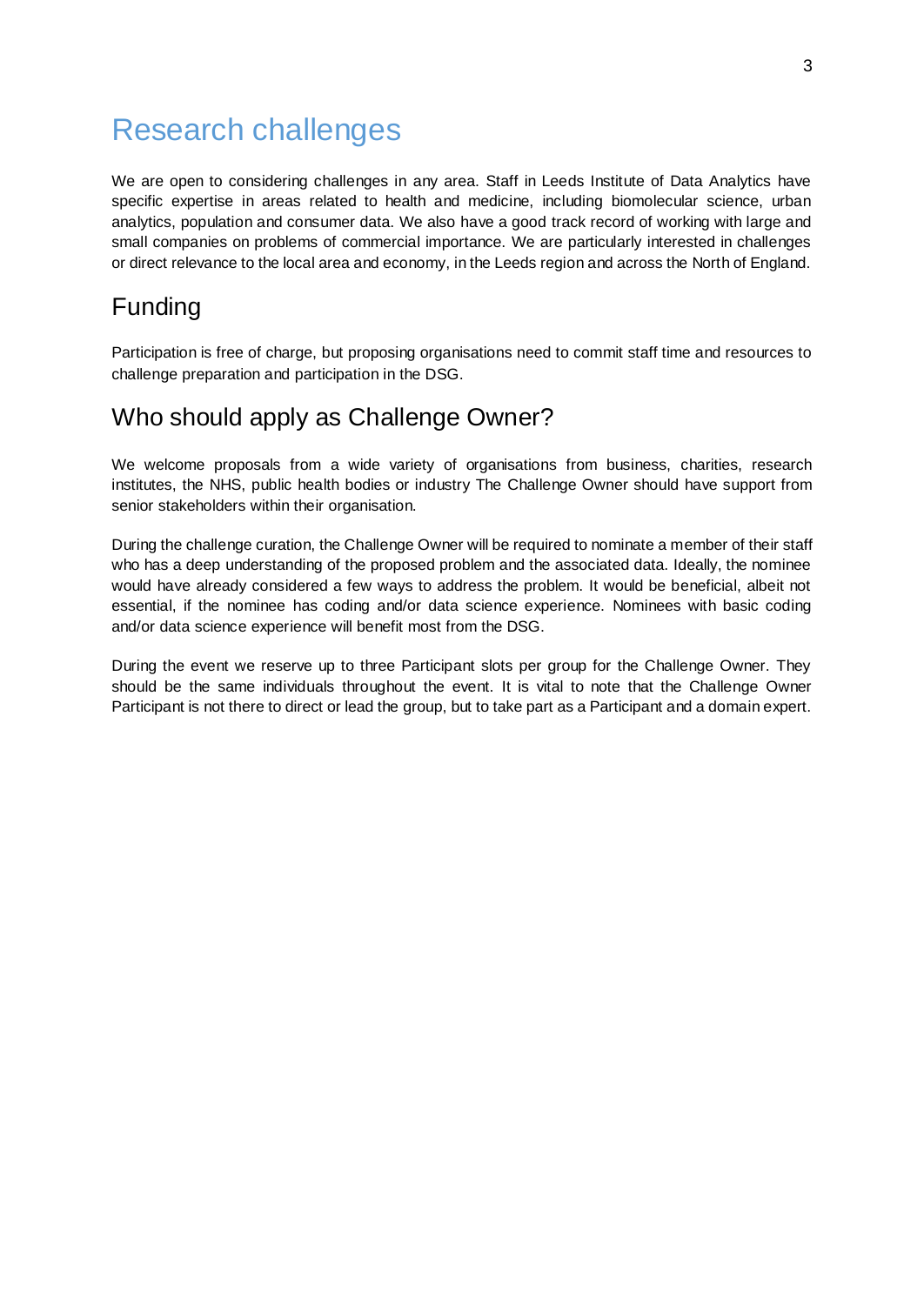## <span id="page-4-0"></span>Ways of working

We expect Challenge Owners to be involved in every step of the DSG process. They should be open and transparent about their reason for participation, data and time commitments. The DSG is a collaborative endeavour rather than a consultancy-type engagement. The challenge organisation sets the challenge but does not direct the conduct of the research. However DSGs can often lead to more focused project activity, and we welcome the interest of organisations seeking broader long-term engagement. Challenge Owners must agree to have the final report (detailing the challenge, the process and the methodology) published at the end of the DSG. A challenge needs to be carefully curated so that it is:

- A framework for exploration and identifies benefits and beneficiaries beyond the Challenge Owner;
- A question with data-driven solution(s);
- Achievable in 3.5 days;
- Challenging, non-trivial and interesting for Participants;
- Clearly scoped but is not a discipline in its own right e.g. protein folding, stock prediction;
- With potential for follow-up work.

#### <span id="page-4-1"></span>An academic counterpart

The PI will be an experienced data scientist with expertise relating to the challenge. S/he will work with the Challenge Owner on the research question to be investigated during the DSG, and help make the challenge suitable for the DSG. The PI is also integral in overseeing the suitability and quality of the data the Challenge Owner provides (e.g. data sensitivity tiers and how that affects the Participant experience). Challenge Owners are expected to be able to meet with the PI as often as needed during the challenge curation stage: depending on the complexity of the challenge, we estimate that 4-5 meetings, as well as some time between meetings to prepare key documentation and data for the challenge, will be required. This curation process yields documentation that contains:

- A title for the challenge
- A short challenge description: A one-paragraph description of the challenge, to be published with the call for Participants.
- A long challenge description: A two-page description of the challenge, to be included in the information pack for Participants and for the Turing's internal ethics approval process.
- A "sales-pitch" presentation: Each Challenge Owner will give a 15-minute presentation (including 5 minutes for questions) of their challenge on the first day of the event. If a virtual DSG is held due to COVID-19, this would be a pre-recorded video, with separate Q&A sessions led by the Challenge Owner.

Where appropriate the PI will complete a University of Leeds ethics check. The Challenge Owner is expected to support the PI in completing all necessary forms in advance of ethical approval from the appropriate University Committee being sought.

#### <span id="page-4-2"></span>Data

The PI will be able to advise on the relevance and quality of the data in preparation for the challenge. It is, however, the responsibility of the Challenge Owner to provide the data and ensure it is ready for the DSG. This will include the necessary cleaning of the data; if Challenge Owners are unable to do so, the challenge will not be progressed. Please see [Selection criteria](#page-6-0) for more detail on data requirements.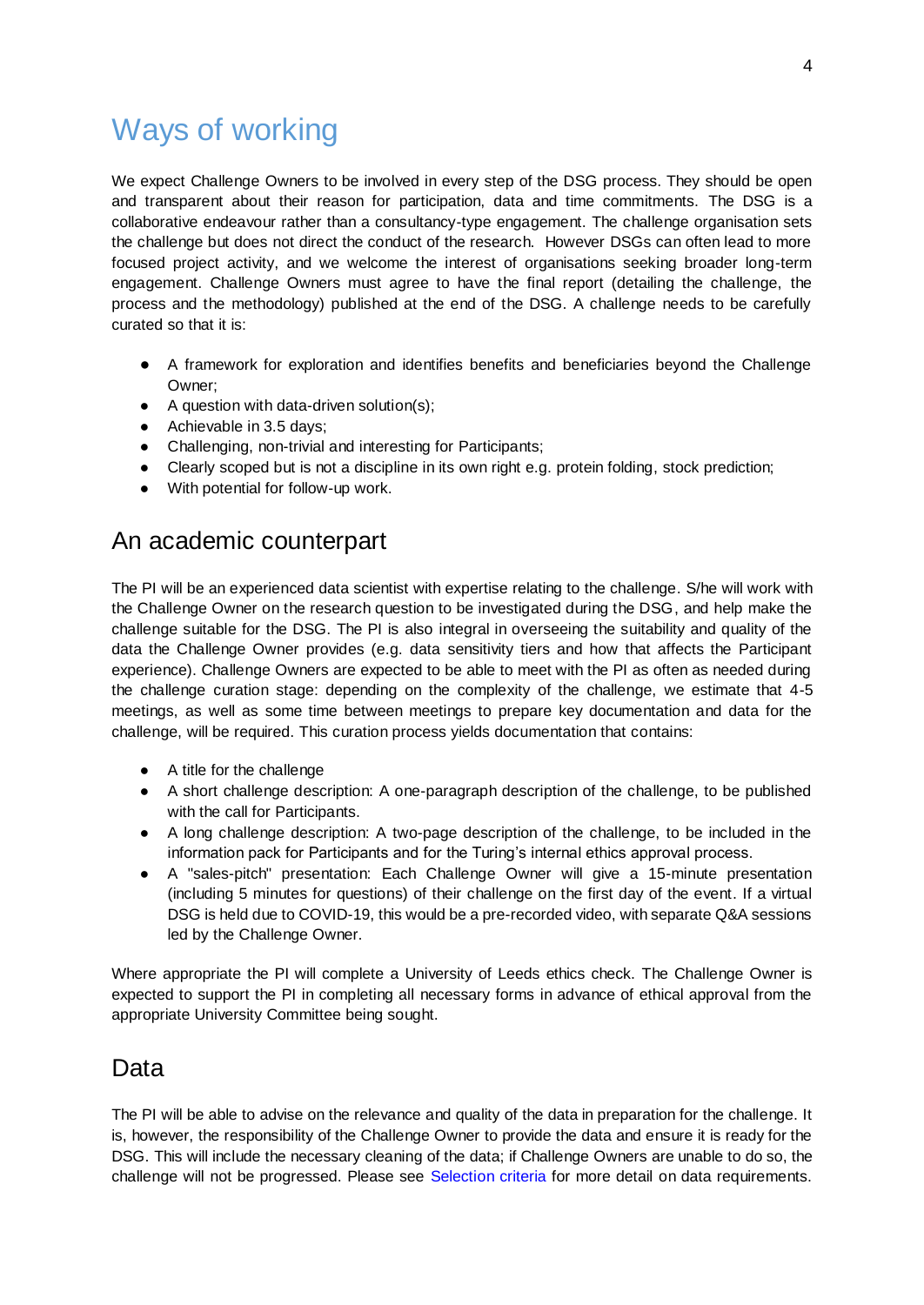Prior to data transfer, the Challenge Owner will take part in a project sensitivity exercise, the outcomes of which will inform the most appropriate computing environment for the challenge.

A signed data sharing agreement will be required for each challenge.

#### <span id="page-5-0"></span>The event

Challenge Owners are expected to attend the event. Particularly important are the first-day pitch presentation and the final group presentation at the end of the DSG. Challenge Owners should also be accessible a few hours per day throughout the DSG to answer Participant questions. We, however, strongly encourage Challenge Owners to embed with their challenge group throughout the week, and be actively involved to provide Participants with the necessary domain knowledge and to learn from them. This will upskill the Challenge Owner Participants and expedite the knowledge transfer back to the Challenge Owner organisation.

Groups consist of 8-15 data scientists (PhD level and above). Each group has a facilitator (invited before the event from the applicant pool) to support the organisation of the group; the PI provides academic support and report feedback.

#### <span id="page-5-1"></span>Post event

After the DSG, the PI will collate reports written by the Participants. The final report will be shared with the Challenge Owner to identify any commercial sensitivities. Data will NOT be published, unless the Challenge Owner gives permission.

#### <span id="page-5-2"></span>Follow on opportunities

DSGs offer an excellent opportunity to launch an initial exploration of the proposed problem. We particularly welcome challenges with potential for further development. Experience from previous Turing DSGs has shown that DSG outputs are greatly enhanced if there are dedicated resources and/or personnel who are committed to build on the work within the organisation. We are particularly keen to work with organisations that are data-rich and demonstrate a collaborative approach that enables the development of a meaningful research agenda. This mode of working has helped deliver crucial breakthroughs first conceived at a DSG.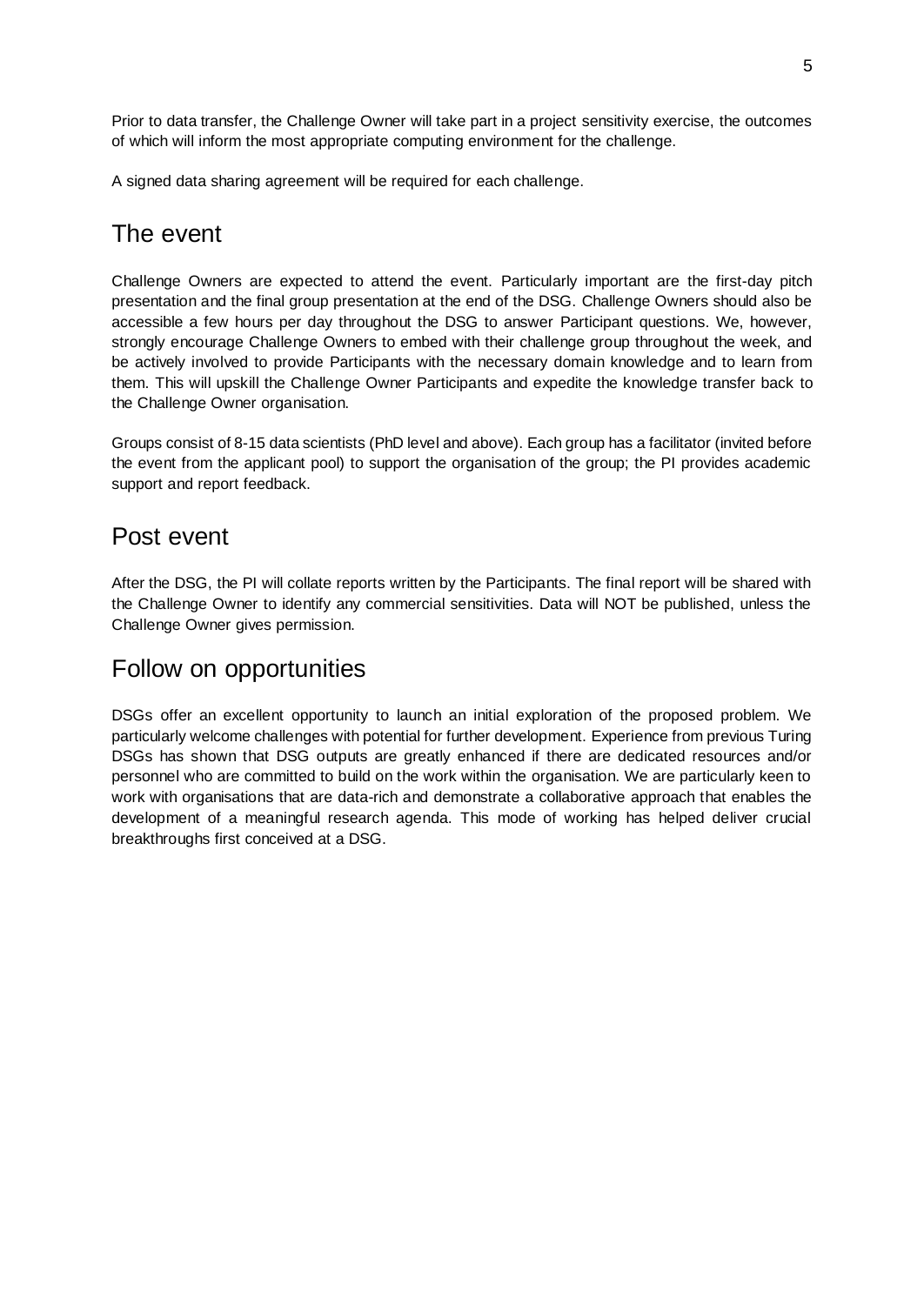## <span id="page-6-0"></span>Selection criteria

The Data Study Group is a unique offering which may not suit the needs of every organisation. If an organisation or a project meets the criteria below, it has the potential to make a great DSG challenge.

#### <span id="page-6-1"></span>**Quality**

The problem should be challenging, yet progress needs to be possible within a week. It must be well specified to allow Participants a good start with tangible outcomes at the end, leading to more exploratory or less well-defined questions that can be further developed in follow-up projects. A good rule of thumb is to already have one or two off-the-shelf approaches in mind that might yield results. Undefined or vague challenges will be rejected due to the time constraint.

Challenges must focus on analytics and AI, not rote tasks such as data munging, curation or scraping. It must be appealing to Participants by being unique, having real-world impact, offering potential in terms of long-term projects, and being the "right" level of data scientific challenge, i.e. not trivial but also not so hard that nothing can be achieved.

#### <span id="page-6-2"></span>Interdisciplinarity and learning potential

Niche projects that are disciplines in their own right do not typically make a good challenge, as they do not tend to lend themselves to this interdisciplinary approach. For example, protein folding is a discipline in its own right, so there would need to be a concrete new angle to consider this for a DSG challenge. Projects should have an interesting and unique angle to make them appealing to Participants' curiosity, but also have potentially generalisable outputs so that similar data science challenges within the sector might benefit from the same research.

#### <span id="page-6-3"></span>Potential for impact and follow on

Projects should seek to generate positive impacts for the Challenge Owner directly and for the wider data science community by investigating where findings can be applied/translated to other contexts. There should also be a clear path from DSG outputs to a larger, more in-depth project.

#### <span id="page-6-4"></span>Data readiness – appropriate, relevant data

Challenge Owners must provide the data and have the right to use it. It is the responsibility of the Challenge Owner to ensure they have the necessary rights and permissions to use and share the data they are proposing to use.

The data provided should be sufficient to address the challenge. The dataset(s) must be rich enough to provide ample avenues for exploration, but not overwhelmingly/unnecessarily complex. Challenge Owners must be able to share a subset of the data at the time of the challenge application. By the start of the event the full data must be cleaned (if applicable) and ready for analysis.

Data can come from publicly available sources, Challenge Owners are, however, responsible for providing assurance that they have the right to use the data as part of the challenge.

Data can be sensitive, but the Challenge Owner should strive to keep any sensitivities to the bare minimum. If the data contains personal/sensitive information, it must be GDPR-compliant, and the Challenge Owner should be prepared to anonymise. It should also be noted that the more sensitive the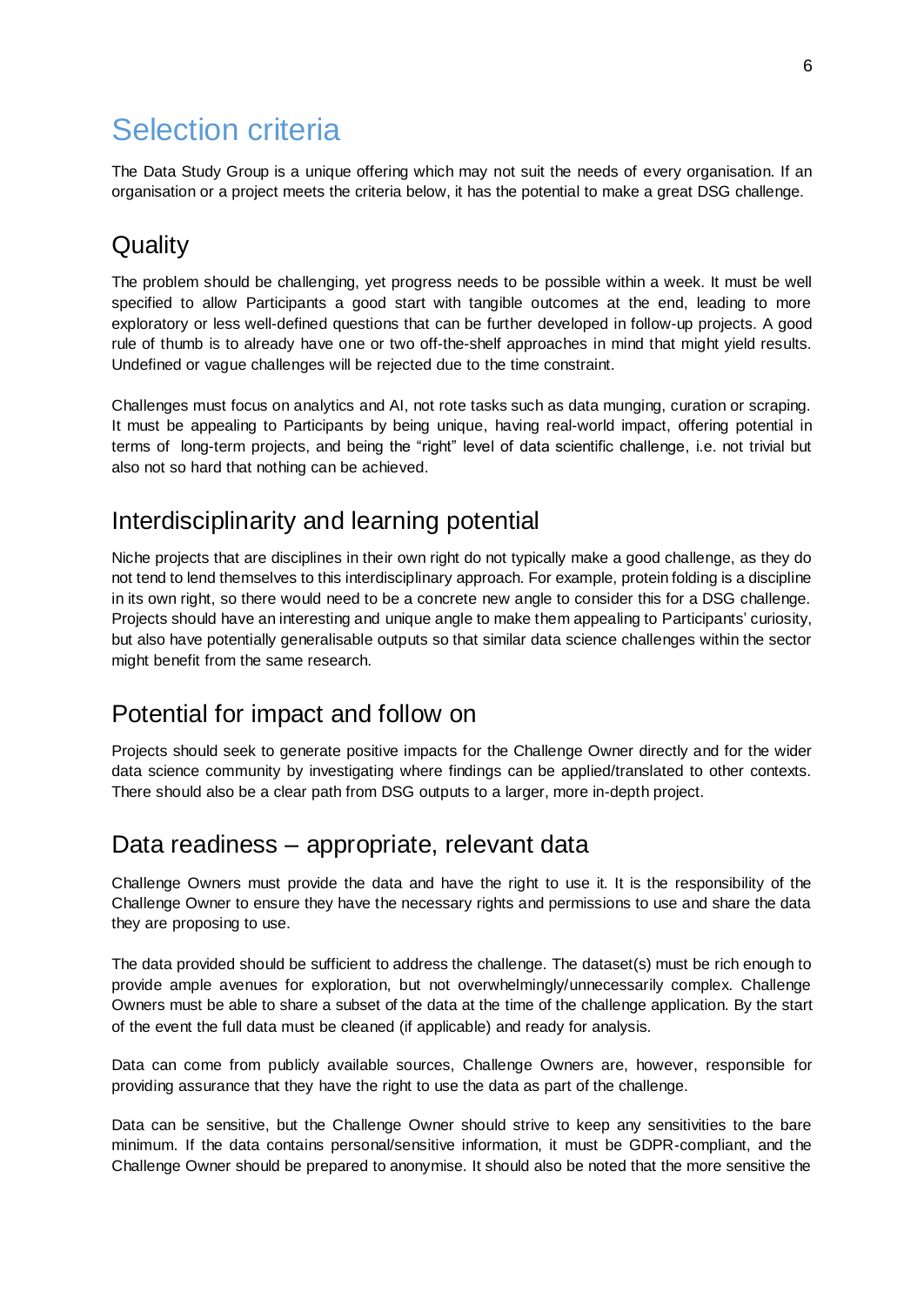data, the more restrictive the computing environment and the analysis will be, which can substantially slow research progress during the event.

#### <span id="page-7-0"></span>A motivated, committed and capable Challenge Owner

No project will succeed without a fully invested partner. We need committed partners to provide insight and help drive the challenge. It should be evident that Challenge Owners are committed to the challenge topic and have demonstrated previous consideration and light-touch investigation in the area.

We are looking for organisations who will be able to invest time in the DSG process. Challenge Owners must be heavily involved in preparing the challenge (alongside a PI), presenting the challenge to Participants, as well as embedding in the group during the event. The more hands-on a Challenge Owner can be, the more they will take home from the DSG. This level of engagement usually requires an individual within the Challenge Owner organisation to dedicate a few hours a week in the months running up to the event and a near full-time commitment during the event.

The estimated time depends on the complexity of the challenge and data, but it should be expected that after the initial few conversations between the Challenge Owner and the PI, discussion will ramp down as the Challenge framework is solidified at the beginning, and slightly ramp up during the Participant recruitment call when the Challenge descriptions and presentations need to be finalised.

<span id="page-7-1"></span>**We recommend having one contact with primary responsibility.** 

## Application process and deadlines

Applications are now open. Please submit your Expression of Interest via the online form on the LIDA websit[e here.](https://lida.leeds.ac.uk/partnerships/lida-partners/the-alan-turing-institute/turing-data-study-group-at-lida/) Alternatively please use the hard copy at Annex 2 below and email it to Ros McDonnell [\(r.a.mcdonnell@leeds.ac.uk\)](mailto:r.a.mcdonnell@leeds.ac.uk). If your application is shortlisted we will contact you to discuss your ideas with a group of academics. At this stage organisations should be prepared to discuss the proposed challenge and associated data in depth, as well as the objectives and how the outcome may contribute to research in a wider context. This is also the chance to discuss the challenge framework and definition with the experts, so we would advise that at least one member of the organisation with deep technical knowledge attends this discussion.

### <span id="page-7-2"></span>**Contacts**

DSG Science Lead, David Westhead [d.r.westhead@leeds.ac.uk](mailto:d.r.westhead@leeds.ac.uk) Turing University Liaison Manager, Rosaleen McDonnell *r.a.mcdonnell@leeds.ac.uk* 

## <span id="page-7-3"></span>Covid Mitigation

Due to the pandemic and ongoing uncertainty the DSG will be held online over the two weeks 12 to 23 July 2021.

The University is unable to host challenges with high-sensitivity requirements in an online setting. We are thus unable to accept challenges that involve non-anonymised personal data, are likely to reveal identifiable personal data, or highly commercial sensitive data. For more information on the sensitivity levels, please refer to Annex 1: Project Sensitivity tiers. Please get in contact if you have any questions.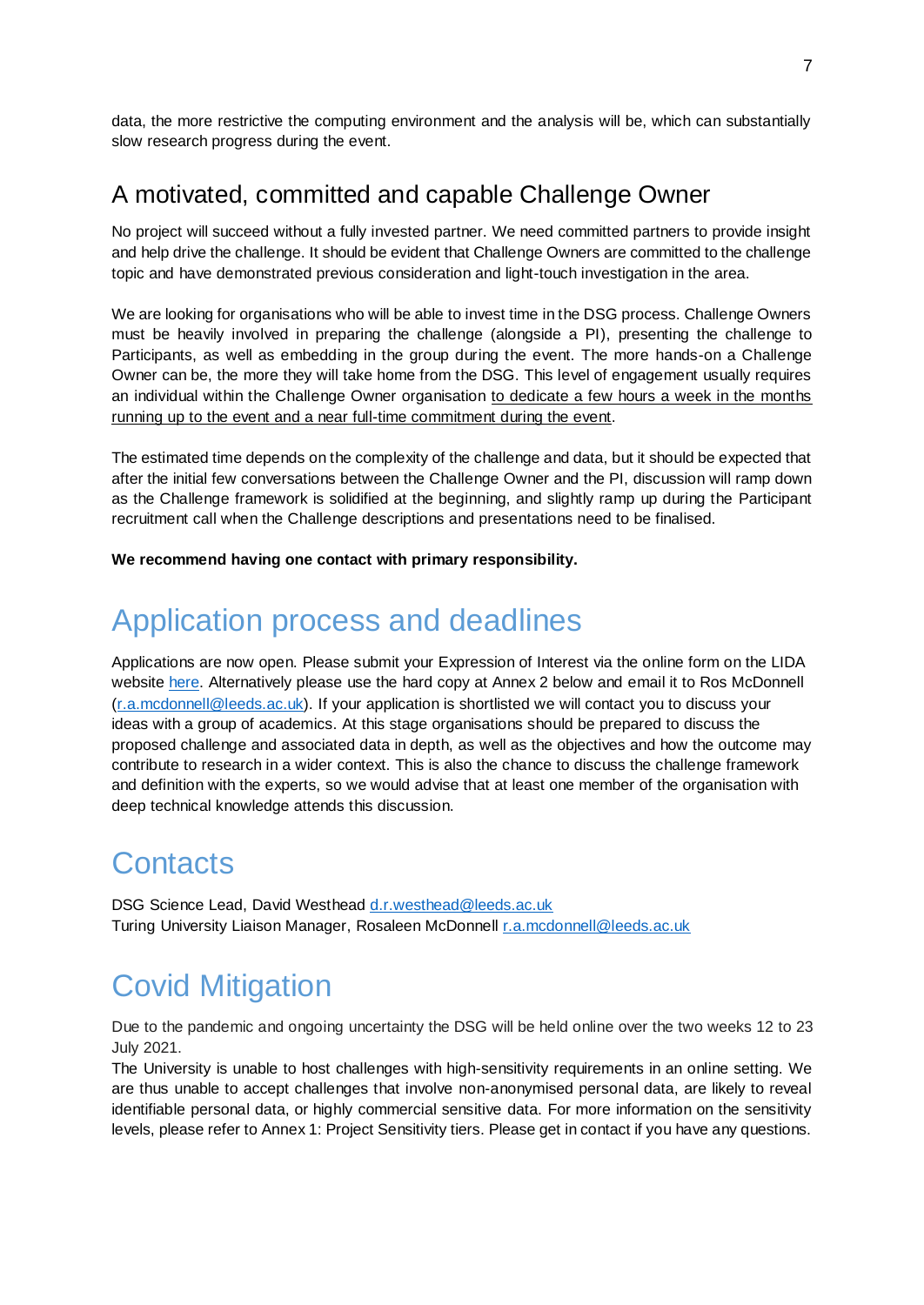## <span id="page-8-0"></span>Annex 1: Project Sensitivity tiers



Note: Due to Covid mitigation, we cannot accept Challenges likely to be tier 3 and above.

'Safe-haven' data facilities can be provided for sensitive data sets (level of sensitivity subject to confirmation).